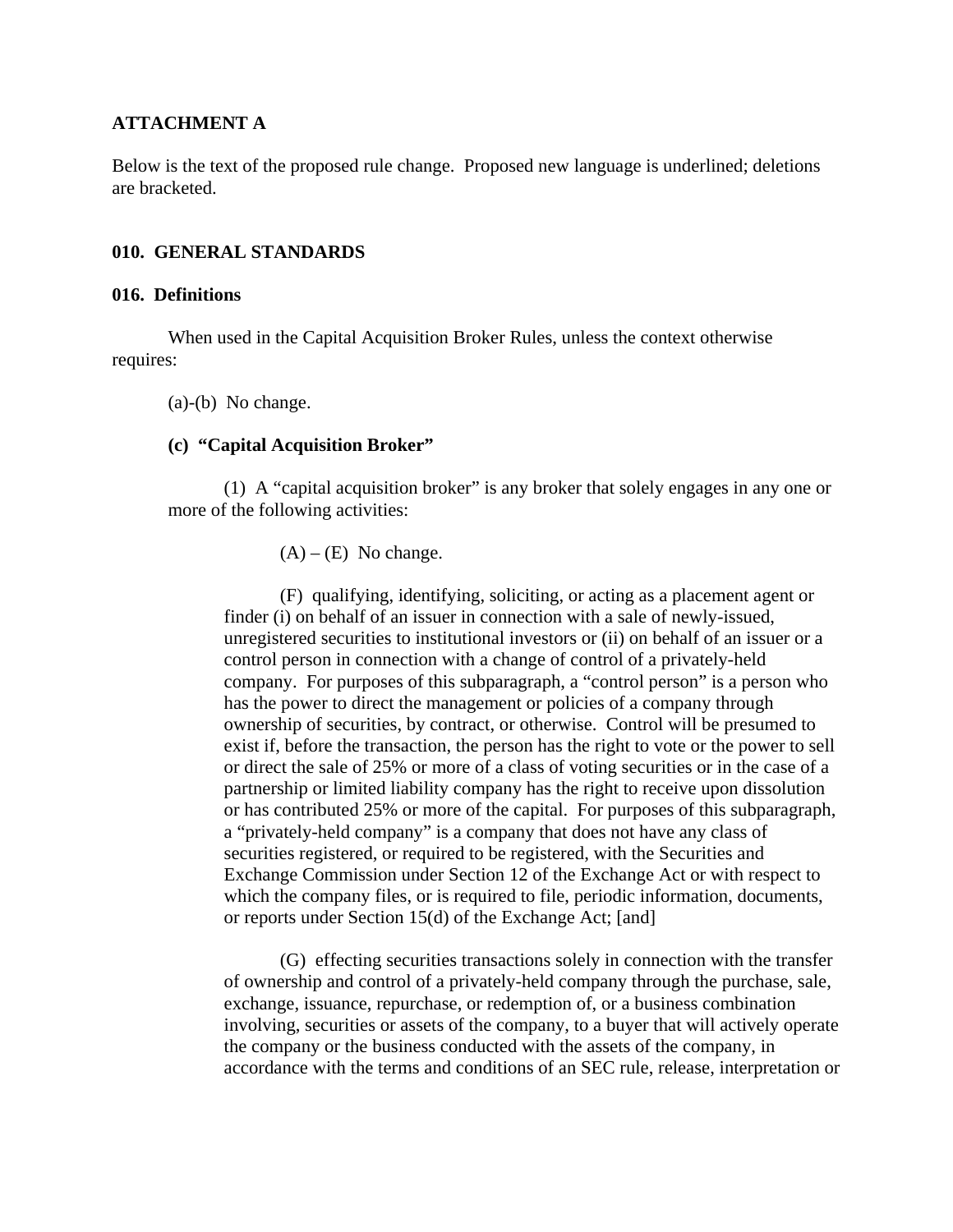"no-action" letter that permits a person to engage in such activities without having to register as a broker or dealer pursuant to Section 15(b) of the Exchange Act[.];

(H) qualifying, identifying, soliciting, or acting as a placement agent or finder on behalf of an institutional investor that seeks to sell unregistered securities that it owns, provided that:

(i) the purchaser of such securities is an institutional investor;

(ii) the capital acquisition broker previously had provided services permitted under paragraphs  $(c)(1)(F)$  and  $(G)$  of this Rule to the issuer in connection with the initial sale of such securities; and

(iii) the sale of such securities qualifies for an exemption from registration under the Securities Act; and

(I) Acting as an "investment adviser" as defined in section  $202(a)(11)$  of the Investment Advisers Act of 1940, as amended, provided that the advisory clients of the capital acquisition broker and its associated persons consist solely of institutional investors.

(2) No change.

 $(d) - (h)$  No change.

### **(i) "Institutional Investor"**

The term "institutional investor" means any:

 $(1) - (5)$  No change.

(6) person meeting the definition of "qualified purchaser" as that term is defined in Section 2(a)(51) of the Investment Company Act of 1940; [and]

(7) [any] person acting solely on behalf of any such institutional investor[.]; and

(8) knowledgeable employee.

 $(i) - (1)$  No change.

### **(m) "Knowledgeable Employee"**

The term "knowledgeable employee" means:

(1) any "Knowledgeable Employee" as defined in Investment Company Act Rule 3c-5, where the capital acquisition broker has provided services permitted under Rule